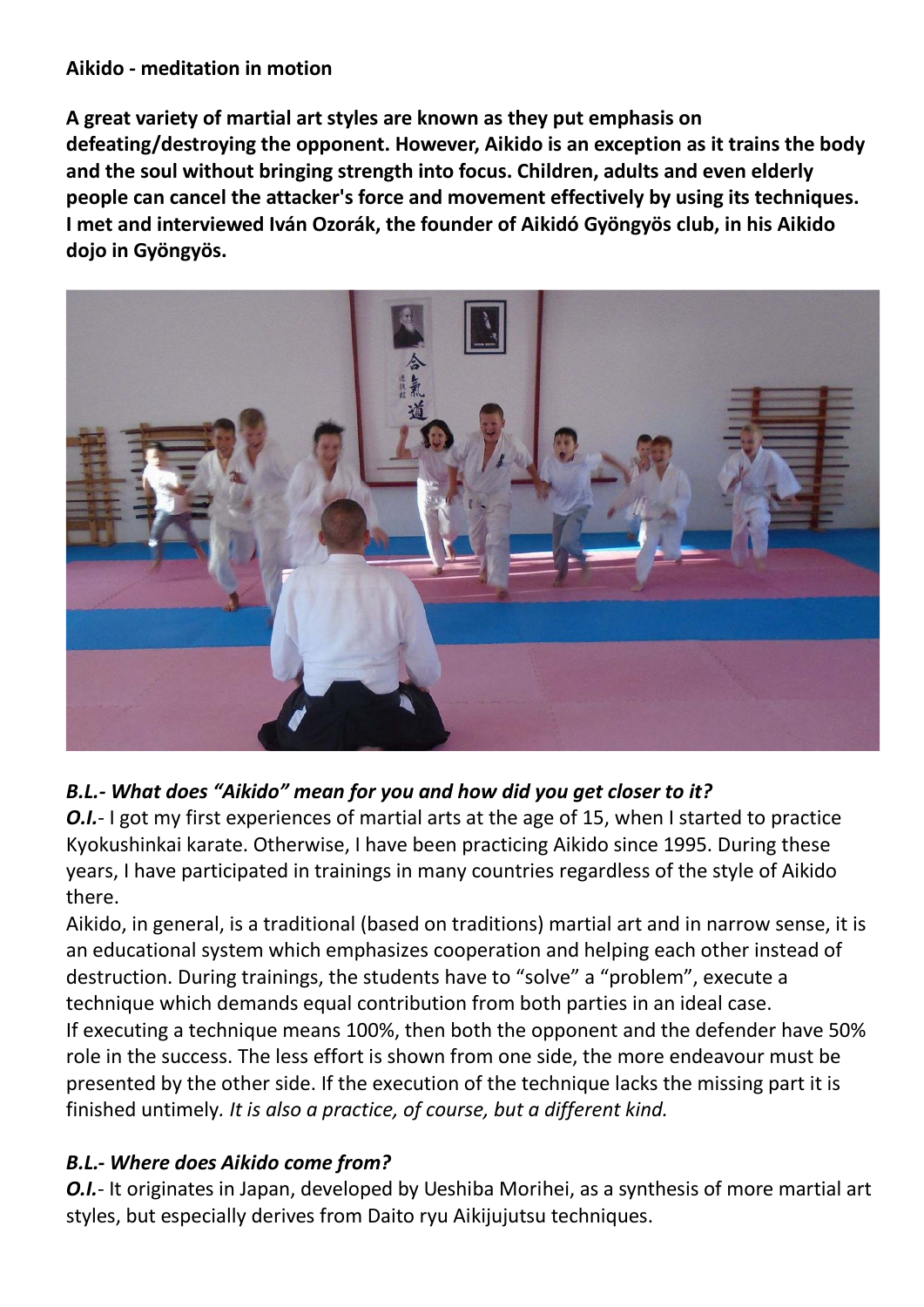# *B.L.- What is the purpose of Aikido?*

*O.I.*- The ultimate goal is the development of the spirit or character. In order to be really forceful, at first, we need to become better men. To practice Aikido, we have to own a certain physical fitness and strength but the most

highlighted values are empathy and humanity. We always stop at some stages and let the attacker decide whether he continues the attack or ceases the aggression. Our aim is to control the situation and the aggressor and not to crush him.

# *B.L.- How far is it effective as a self-defensive system?*

*O.I.*- I can't give you an authentic response for this question because I have never had the chance to apply these techniques in a real life fighting situation. Maybe, there's no such a system, a so called exclusive effective self-defense. We can modify the odds but there are no similar situations. Talking about self-protection, prevention and avoidance are more important "techniques". If it comes to fight, winning or losing, dedicated manner outweighs the application of techniques.

I am the winner 9 out of 10 fights but I am stabbed by the 10th. Am I effective or not? According to statistics, yes, but in practice...?

After the Olympic Games in Rio, 3rd-place Belgian judo student (judoka) was hit at the beach by some thief. Is judo not suitable for self-defense then? I don't think it is the right deduction. Maybe, people should change their attitude towards conflicts, like in case of illnesses. Prevention is better than looking for a solution afterwards. It is very difficult though, and many times, it is impossible to view a situation that way as it depends on more people, not just me.



# *B.L.- Is there an age limit when applying to your dojo?*

*O.I.*- The youngest ones of us go to kindergarten, but age is not a key factor when making a decision of this kind. We are diverse with different values. Some of the youngsters are wiser than some of the elderly people. The teaching evolves according to the students' capabilities, actual moods and mental and physical states.

For most of us, Aikido is not a profession but, if we are lucky enough, it will be a life-long experience.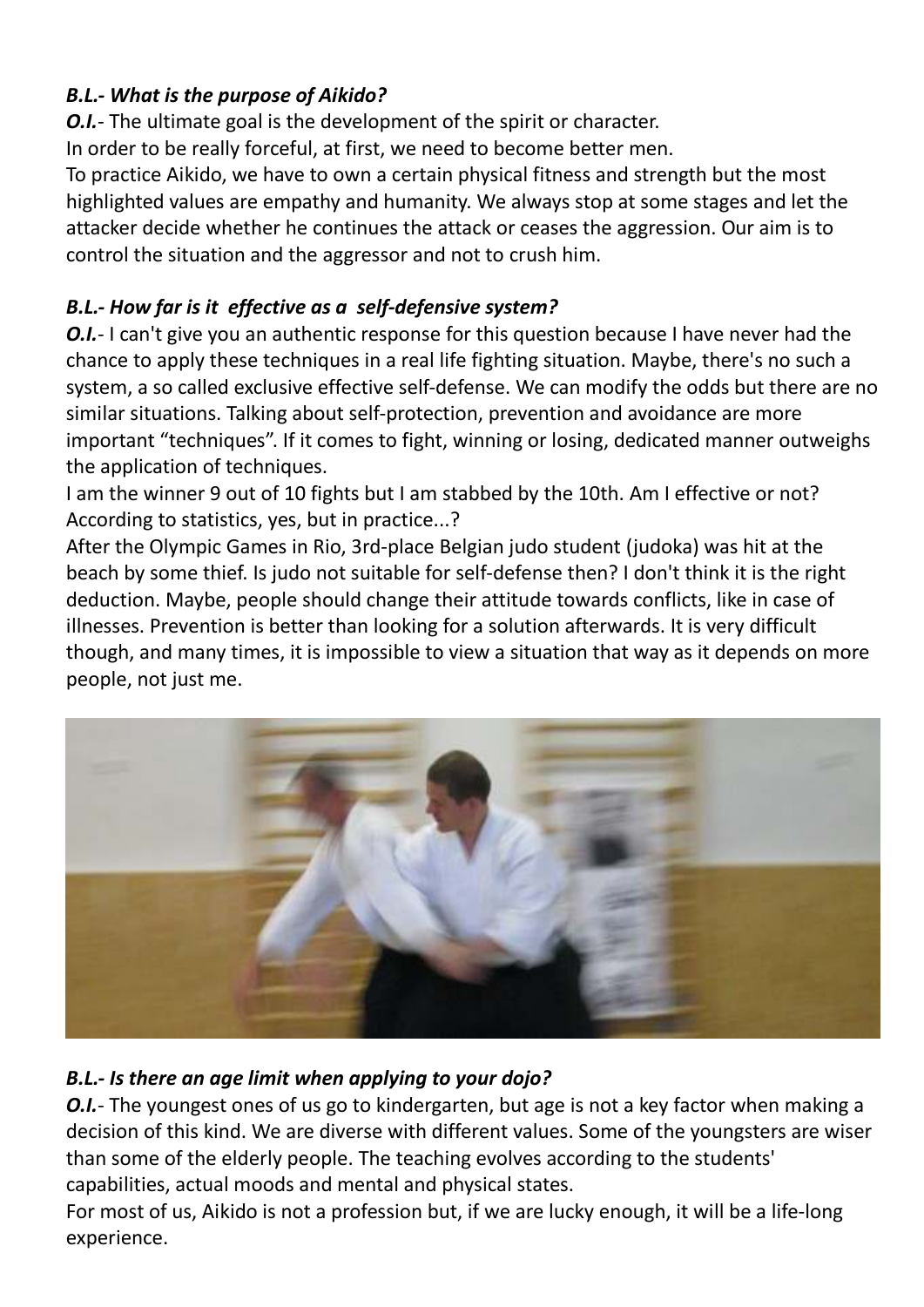We also have to take into consideration that people arrive at the dojo after a hard working day, or school, with different degree of openness and determination day by day. Perhaps, as a result of that, the presence of whole families have increased which is heartwarming. In addition, many times it is really hard to leave for training because we know that we have to work again. On the other hand, by the end of the practice we are filled with energy, brightness and satisfaction.

If you feel like joining the trainings, don't hesitate but come! The dojo is open for everyone, we have no secrets, you are very welcome!

## *B.L.- What is the training like?*

**O.I.**- The training has got three parts. At first, sweeping the dojo before the practice. It is not only for making it tidy but to make students motivated and respectful. Then, in the first half of the training, children and adults practice together. It means steps, diversion, falling down, rolling and techniques on a basic level. In the second half of the training the advanced students practice executing attacks and techniques faster and on a higher level. Moreover, on Tuesdays, we have a one and a half-hour weapon practice which contains jo (128cm) and bokken techniques.



### *B.L.- What does an applicant need to have?*

*O.I.*- A comfortable track suit, a T-shirt and slippers are advisable.

### *B.L.- Are there any competitions in Aikido?*

*O.I.*- There are no such things here. Many martial arts become "fighting" arts, sports, obviously, to increase their popularity among people. Aikido remains a form of practice where practitioners view each other partners and not opponents. This attitude lacks egoism and selfishness. Mutually built and achieved targets are the sources of motivation.

### *B.L.- Are there ranks and levels here, like in Kyokushinkai or Shotokan karate?*

*O.I.*- We have got ranks, called kyu and dan. In some dojos, students wear belts in different colours, in this dojo, aikidokas have got white or black ones and in addition, hakamas. These